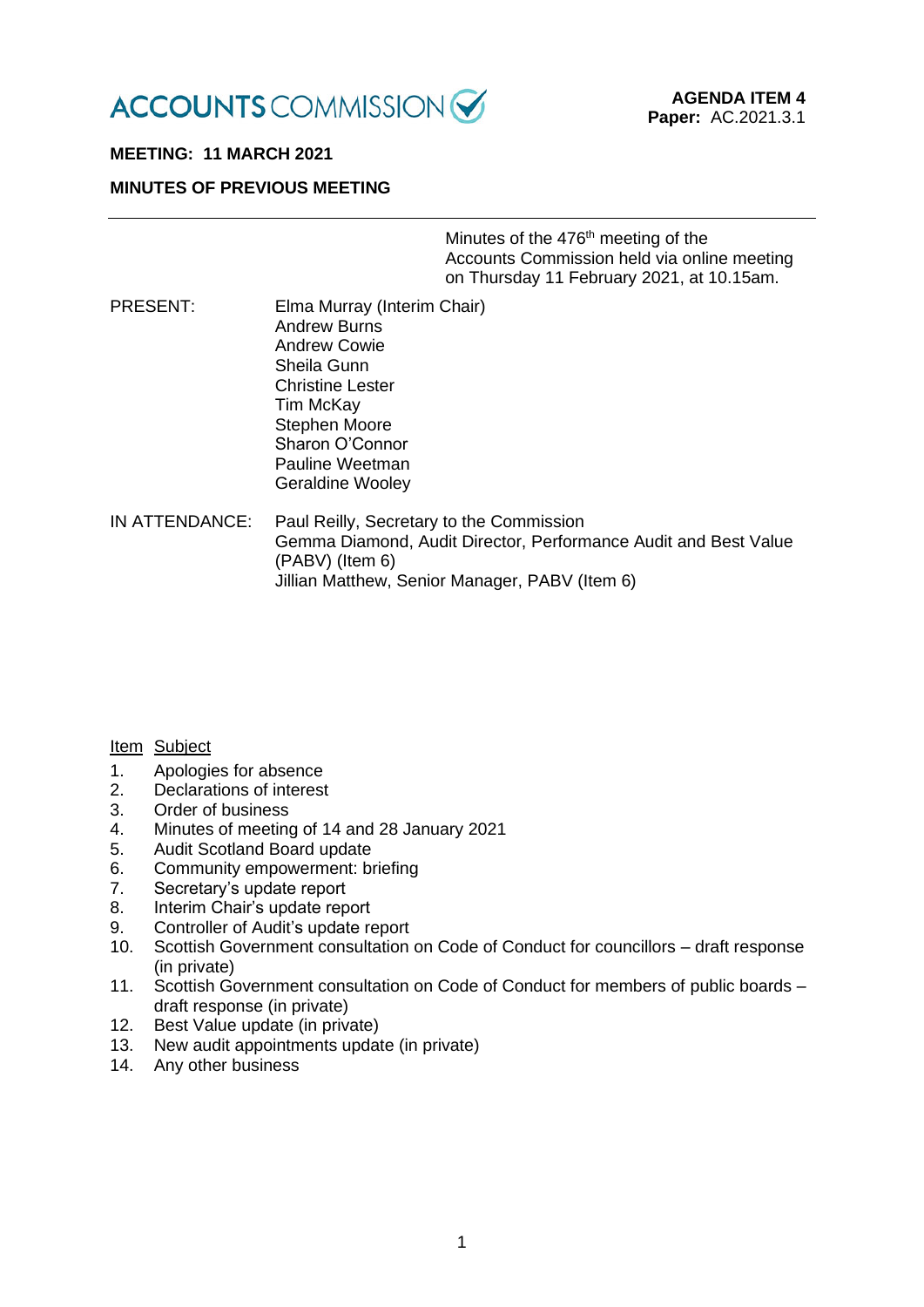## 1. Apologies for absence

It was noted that apologies for absence had been received from Sophie Flemig.

## 2. Declarations of interest

No declarations of interest were made.

## 3. Order of business

It was agreed that items 10 to 14 be considered in private because:

- Items 10 and 11 propose draft responses to consultation exercises which the Commission is to consider before publishing.
- Item 12 requires the Commission to consider confidential policy matters.
- Item 13 requires the Commission to consider confidential commercial and contractual matters.
- Item 14 may be required if there are any confidential matters that require to be discussed outwith the public domain.

The Interim Chair advised that there was no business to be considered in private for item 14.

## 4. Minutes of meeting of 14 and 28 January 2021

The minutes of the meeting of 14 and 28 January 2021 were approved as a correct record.

Arising therefrom, the Commission:

- In relation to item 5 (fourth bullet point), noted advice from the Secretary that the stakeholder consultation on the Commission's draft work programme had been launched on 9 February, and the Commission would consider the outcome of the consultation at its April meeting.
- In relation to item 5 (fifth bullet point), noted advice from the Secretary that the stakeholder consultation included a community roundtable event in early March, to which members would be able to attend.

## 5. Audit Scotland Board update

The Commission considered a report by the Secretary providing an update on the business of the Audit Scotland Board.

During discussion, the Commission:

- Noted advice from the Secretary, in response to a query from Tim McKay relating to item 8 of the minutes of Audit Scotland Board of 25 November, that the Commission would be considering its own annual governance review at its April meeting.
- Noted advice from the Interim Chair, in response to a query from Sheila Gunn relating to item 12 of the minutes, that the Director of PABV would be taking forward the development of Audit Scotland's Strategic Improvement Programme.
- Noted advice from the Secretary, in response to a query from Tim McKay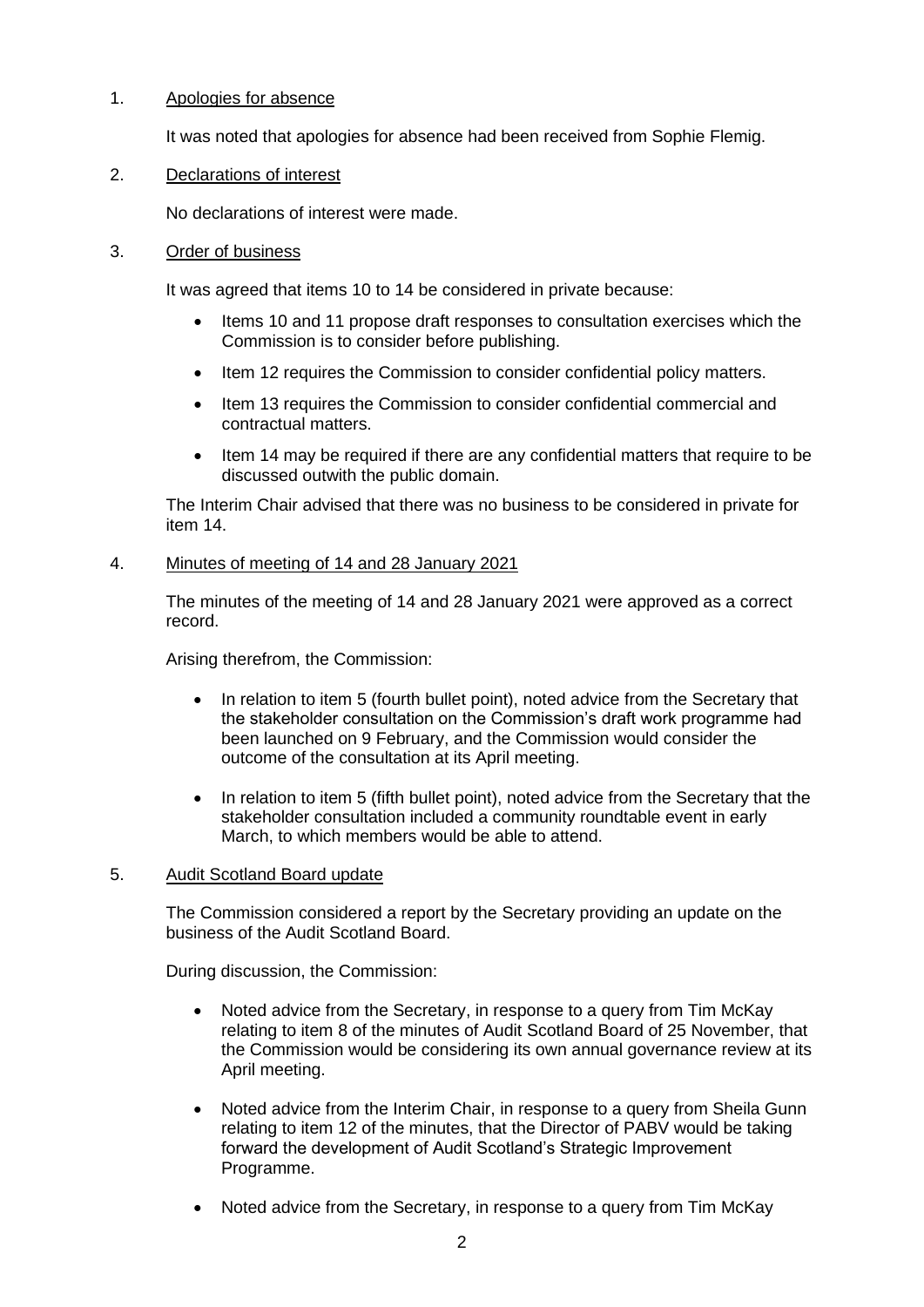relating to item 13 of the minutes, that he would liaise with the Director of PABV to agree an update report to the Commission on EU withdrawal.

Following discussion, the Commission agreed to note the report.

#### 6. Community empowerment: briefing

The Commission considered a briefing paper by Audit Director, PABV, on proposals for community empowerment audit work in the short, medium and longer-term.

During discussion, the Commission:

- Noted advice from the audit team, in response to a query from Tim McKay, that it would consider how to ensure appropriate prominence in this work to matters relating to asset transfers.
- Agreed further to this end that the audit team provide further information on the volume and progress of asset transfers.
- Agreed, in response to a point made by Geraldine Wooley, to note the importance of case studies and identifying good practice in this area of work.
- Agreed, in response to a point from Andrew Cowie, that the proposed work and case studies reflect different types of community (such as remote and rural communities, and not necessarily geographically-based) in identifying and reporting good practice and challenges in effective community-based responses to the Covid-19 pandemic.
- Agreed, in response to a point raised by Paul Reilly on behalf of Sophie Flemig, that the proposed work make appropriate distinction between (a) community empowerment in the specific context of the requirements of the Community Empowerment Act and (b) the wider policy and practice environment relating to community empowerment.
- Agreed that the Commission's work programme proposals to be considered by the Commission in April – set out clearly how proposed individual pieces of work feature matters on community empowerment.

*Actions: Director, PABV*

- Noted advice from the Interim Chair that the Commission would be considering at its Strategy Seminar how to further develop the service user, citizen and community perspective in its audit reporting.
- Noted advice from the audit team, in response to a point by Andrew Burns, that the timing of future work in community empowerment – such as national performance audit work or through the annual integrated audit of councils and health and social care integration joint boards – would be agreed by the Commission in the context of other priorities in its annually refreshed work programme.

Following discussion, the Commission:

- Noted the briefing paper.
- Endorsed the general proposed approach subject to the points above.
- Noted that the audit team would take forward further development of the approach with the Commission's sponsors for this area of work, Sophie Flemig and Geraldine Wooley.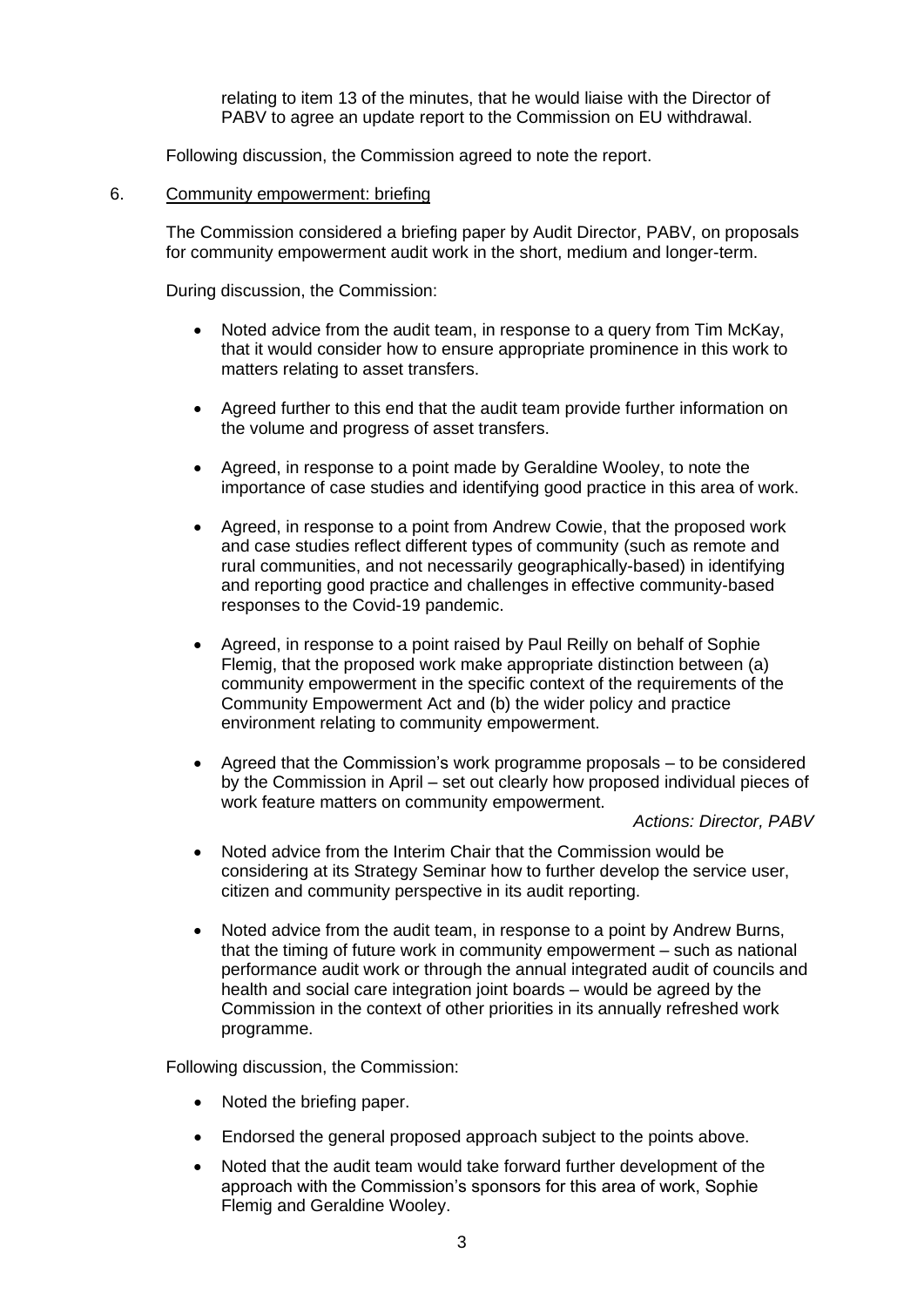## 7. Secretary's update report

The Commission considered a report by the Secretary providing an update on significant recent activity relating to local government and issues of relevance or interest across the wider public sector.

During discussion, in relation to paragraph 44, the Commission noted advice from the Secretary, in response to a point by Stephen Moore, that:

- The Performance Audit Committee would be considering at its February meeting an updated position on the ongoing performance audit of social care sustainability, which will include how the audit reflects the outcome of the Scottish Government commissioned Independent Review of Adult Social Care in Scotland.
- Based on the Performance Audit Committee's considerations in this regard, the Commission will consider any further implications for its work programme.

Following discussion, the Commission noted the report.

8. Interim Chair's update report

The Commission considered and noted a report by the Interim Chair providing an update on recent and upcoming activity.

#### 9. Controller of Audit's update report

The Commission noted advice from the Interim Chair that:

- She had agreed arrangements with the Secretary and Audit Scotland to ensure that Controller of Audit support for the Commission continues in the period up to the appointment of a new postholder.
- Accordingly, there were no Controller of Audit matters requiring the Commission's attention at this time.

#### 10. Scottish Government consultation on Code of Conduct for councillors – draft response (in private)

The Commission considered a report by the Secretary proposing the Commission's response to a consultation by the Scottish Government on proposed changes to the Code of Conduct for councillors.

Following discussion, the Commission approved the proposed response, subject to minor revisions agreed during the discussion.

*Action: Secretary*

#### 11. Scottish Government consultation on Code of Conduct for members of public boards – draft response (in private)

The Commission considered a report by the Secretary proposing the Commission's response to a consultation by the Scottish Government on proposed changes to the Model Code of Conduct for members of devolved public bodies.

Following discussion, the Commission:

• Approved the proposed response, subject to minor revisions agreed during the discussion.

*Action: Secretary*